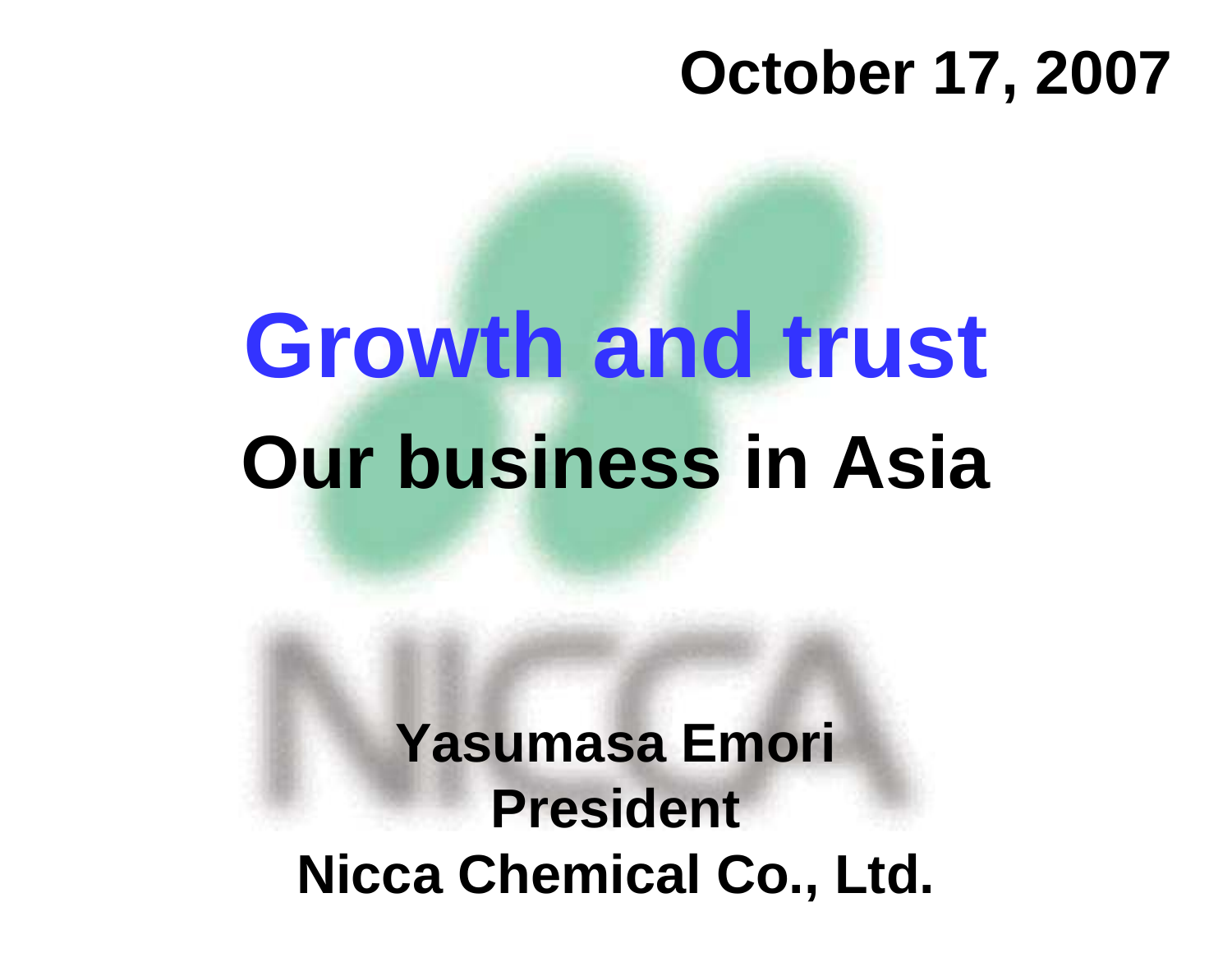#### **Profile**

#### **Date of Birth: Feb. 2nd, 1962**

**1985: Graduated from Keio Univ.** 

**(B.S. in Science and Chemistry)**

#### **Mitsubishi Chemical Corporation**

- **1989: Nicca Chemical Co., Ltd.**
- **1992: Vice president of Nicca U.S.A., Inc.**
- **2001: President of Nicca Chemical Co., Ltd. Hobbies: Golf, Jogging**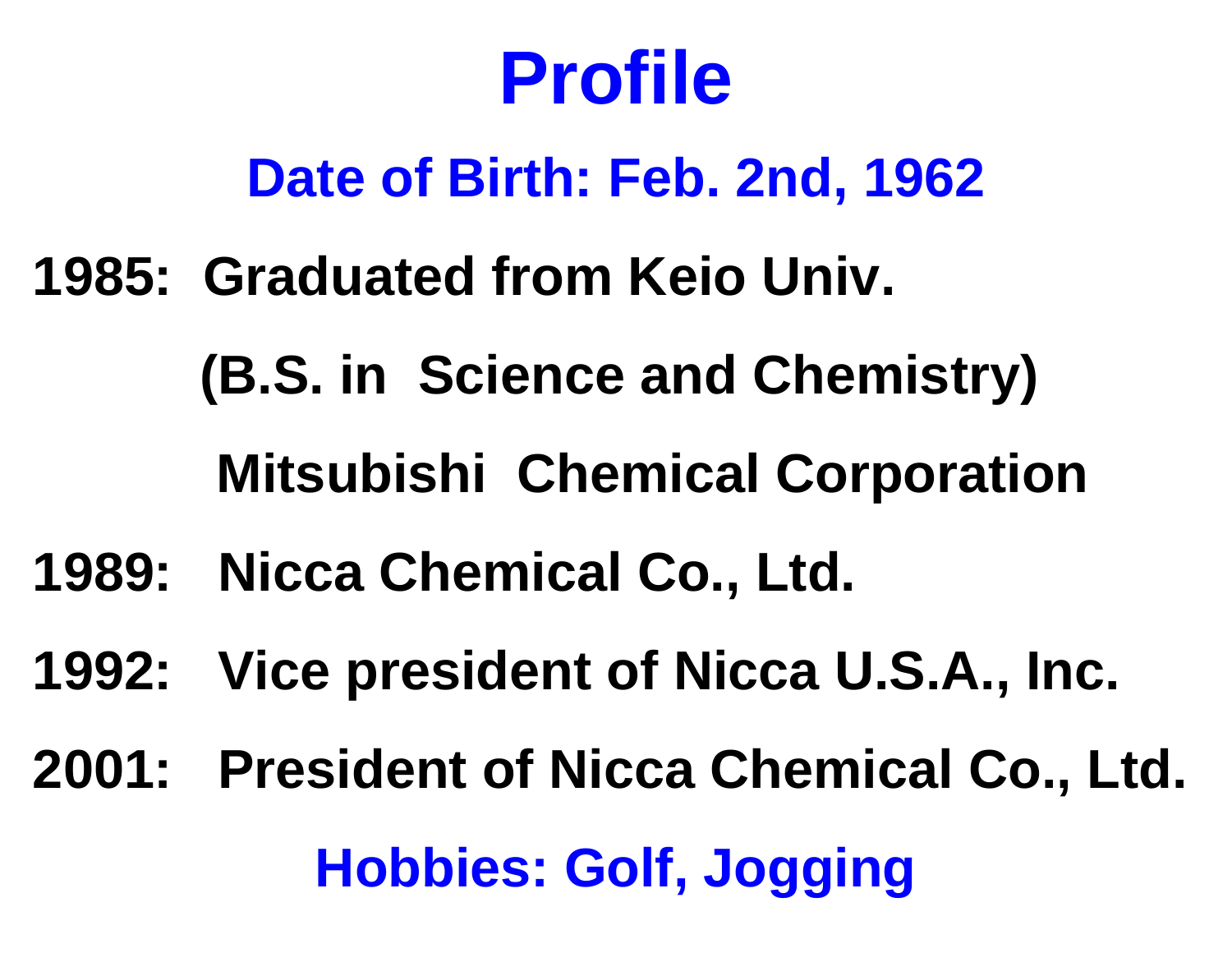#### **Fukui PrefectureDomestic share No.1**

- ・**Long-staple polyester : 24.6%**
- ・**Frame of glasses : 96.5%**

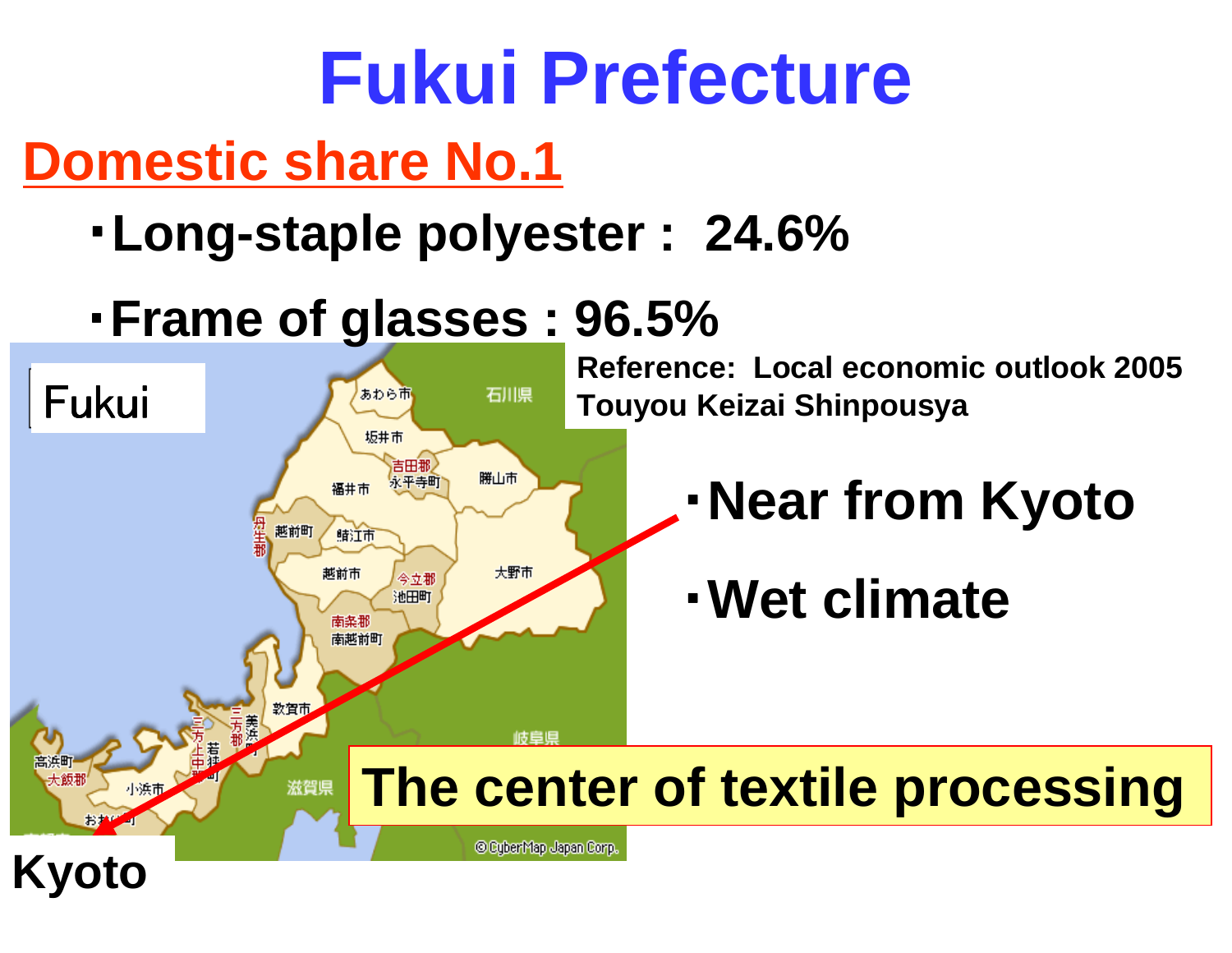

 **1920's**:**EMORI TRADING exported Hydrocloride to manufacture amino acid for soy source to China.** 

**1930's: We began to produce amino acid by ourselves due to a natural disaster in China.**

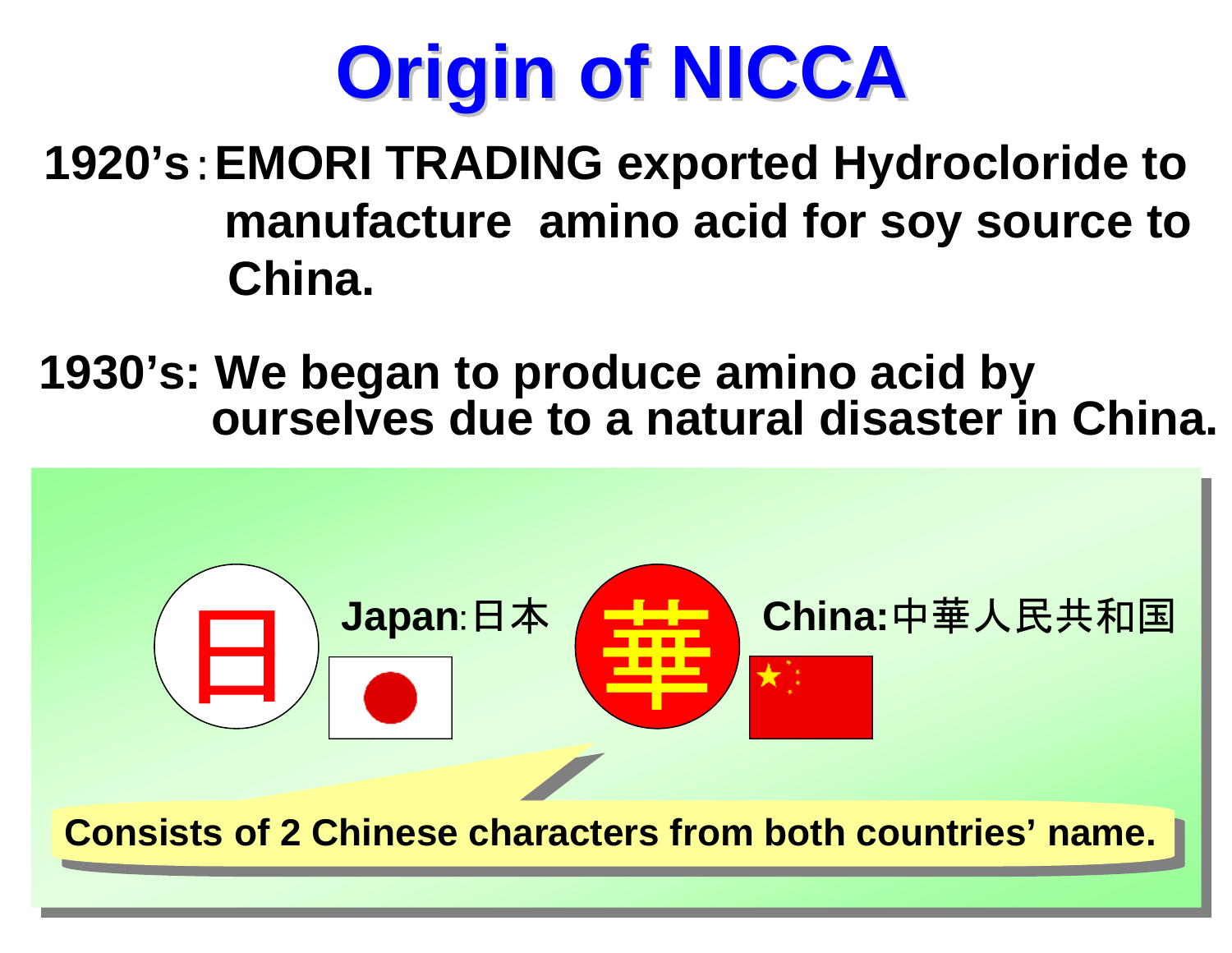# **AP NICCA CHEMICAL CO.LTD.**

**\*Unit ; million yen**

- Founded
- Incorporated
- •Sales
- $\bullet$ Profit
- •Number of Employees 1,059
- •Number of Researchers 320
- $\bullet$ ISO 9000, 14000 Certified
- May 1938 September 1941 **\*** 32,399**\*** 1,514
	-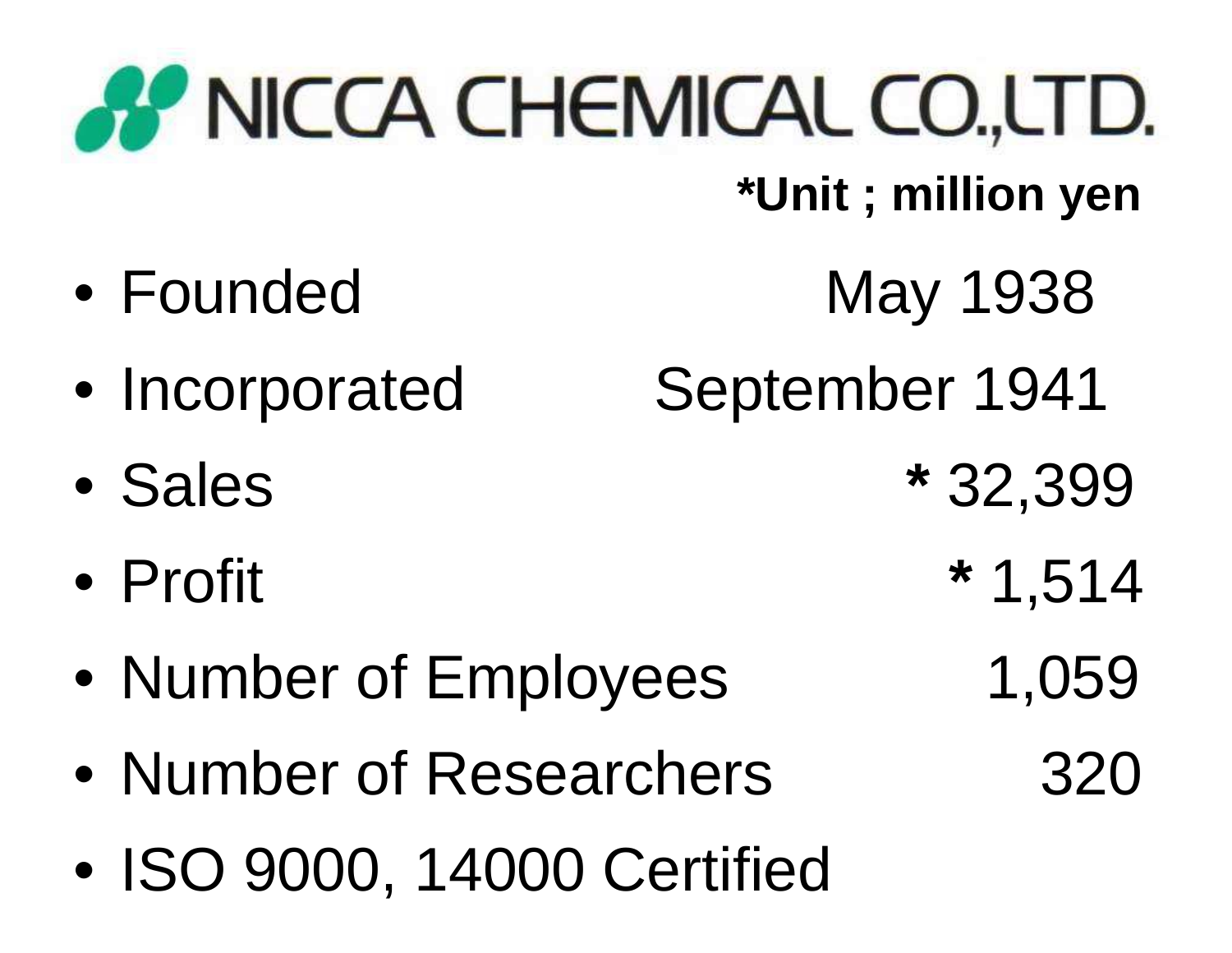#### **Expansion of Our Core TechnologyWater/Oil RepellencyProfessional LaundryMetalworking / Detergent**

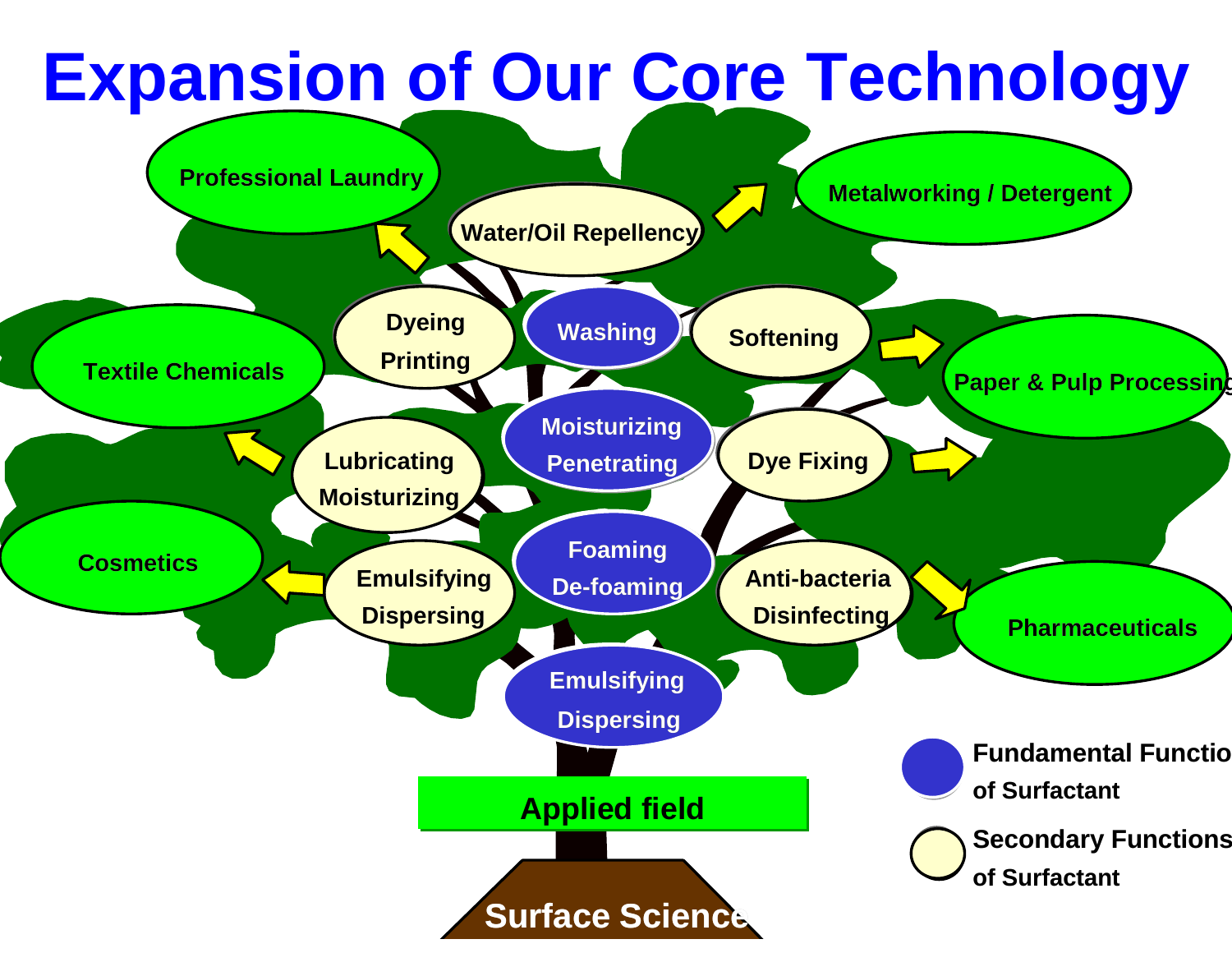#### **Major Business Fields**



**Automotive ChemicalsFlame retardant/ Deodorant/**UV **Absorber /Paint-protect**



**Textile ChemicalsProcessing agents/ Antibacterial /Water repellency**



**Cleaning Chemicals**

**Surfactants for dry cleaning/ Finishing agents**









**Pulp & paper Chemicals**

**Deinking/ Defoaming/ Volume-increasing**

**Thermal paper Agents**

**Bisphenol S/ Developers**

#### **Metal-working Chemicals**

**Mold release/ Lubricants**

#### **Cosmetics**

**Hair color/ Permanent treatment/ Hair care**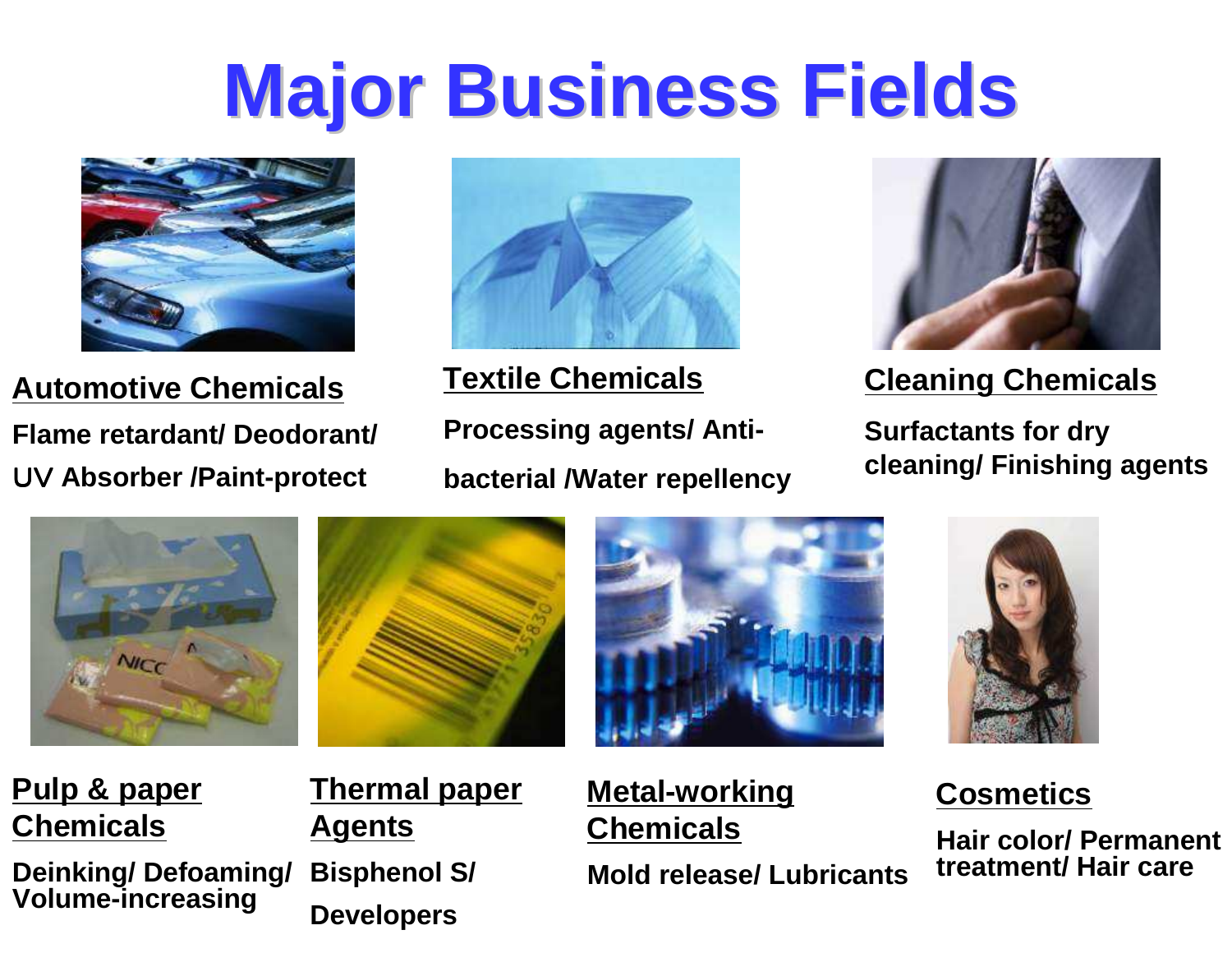#### **Focus on R &D**



**R&D personnel:**

**1/4 of our total workforce**

#### **Sales of new products:**

**20**% **or more** (**c.f. Total sales**)

**R&D costs: 6.1%**(**c.f. Total sales**)

**Request test: 350 cases/ month**

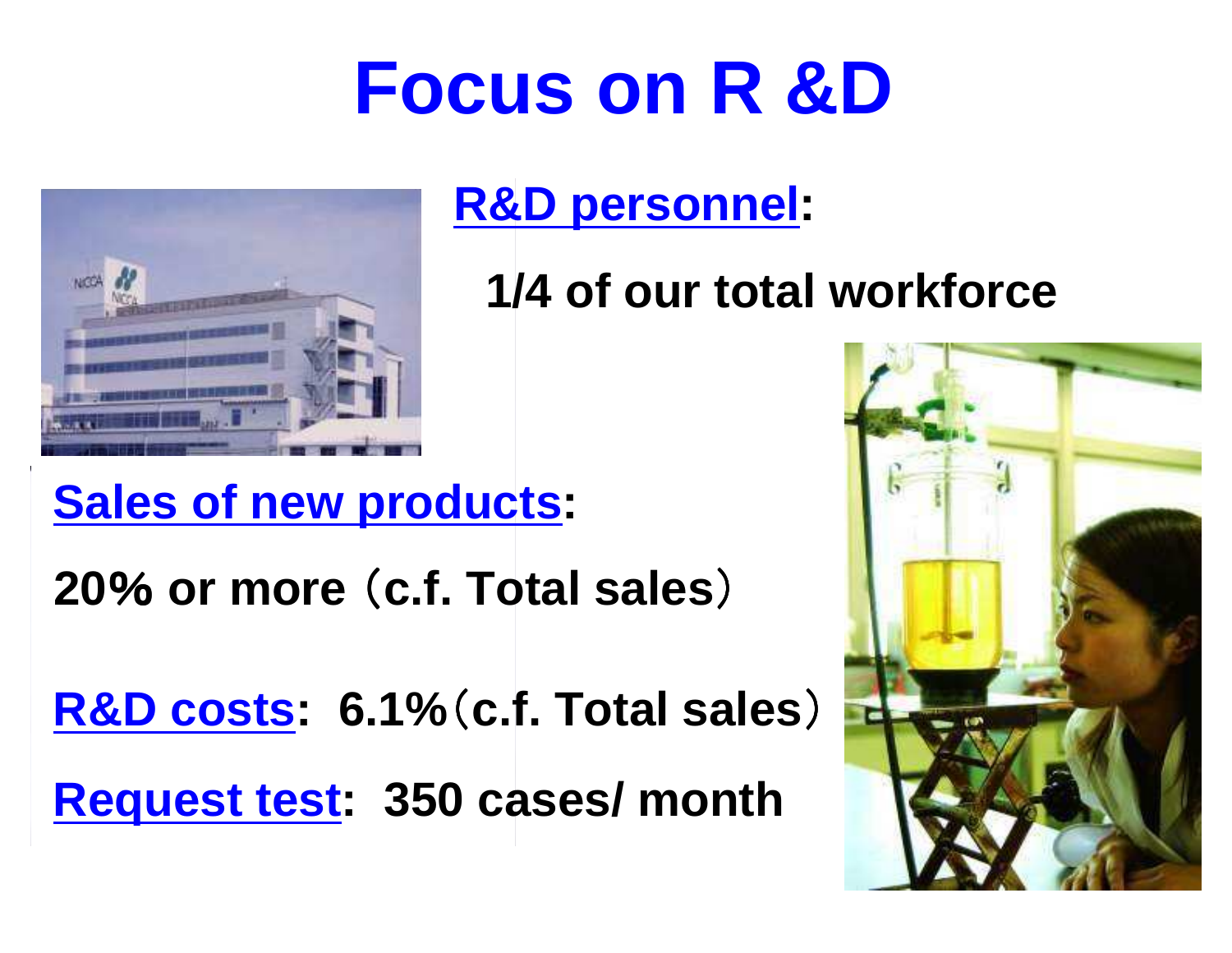#### **Focus on Global Network**

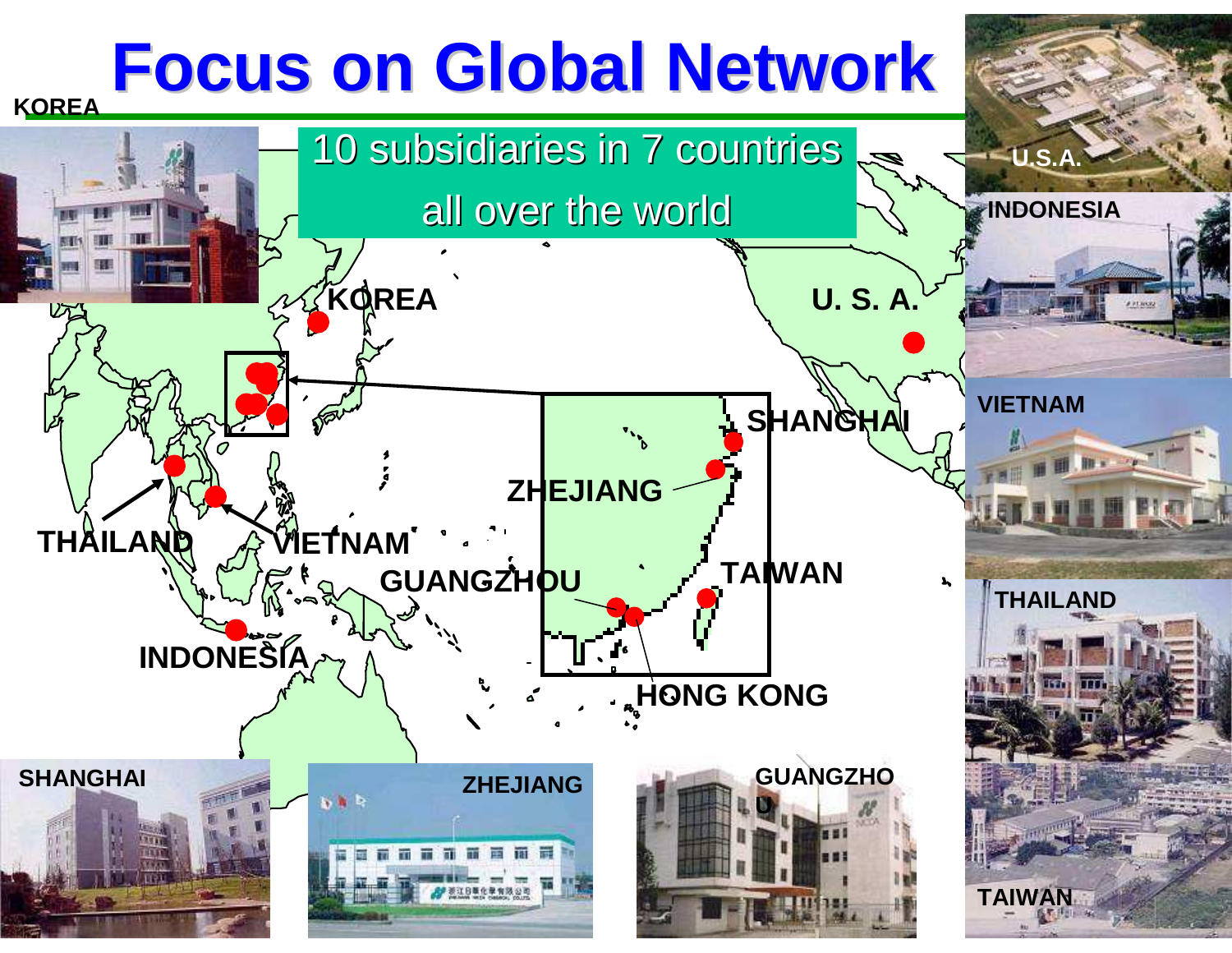#### (**Unit; million Domestic / Overseas SalesConsolidated**

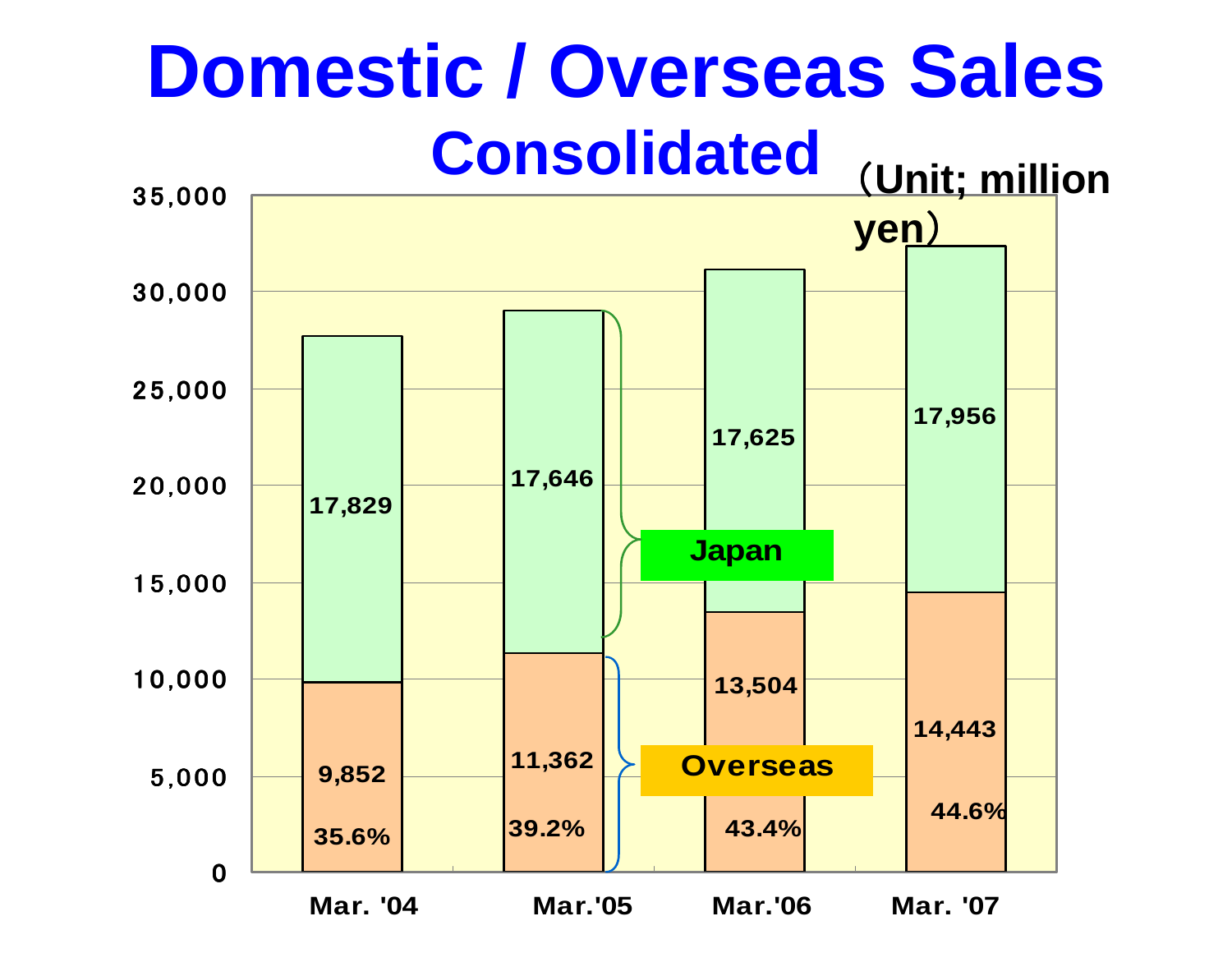#### **Sales by regions/ business fields**

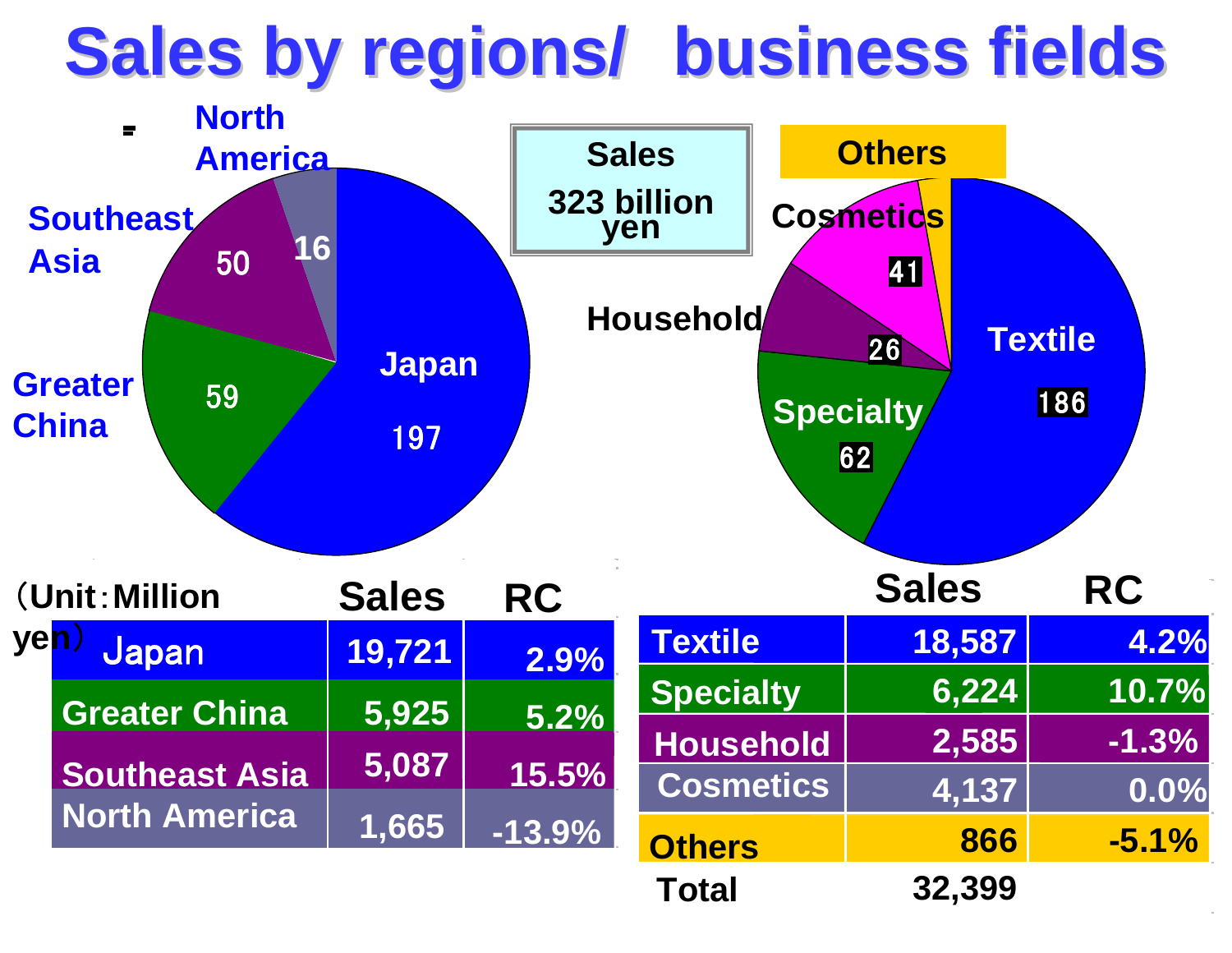#### **Our Vision**

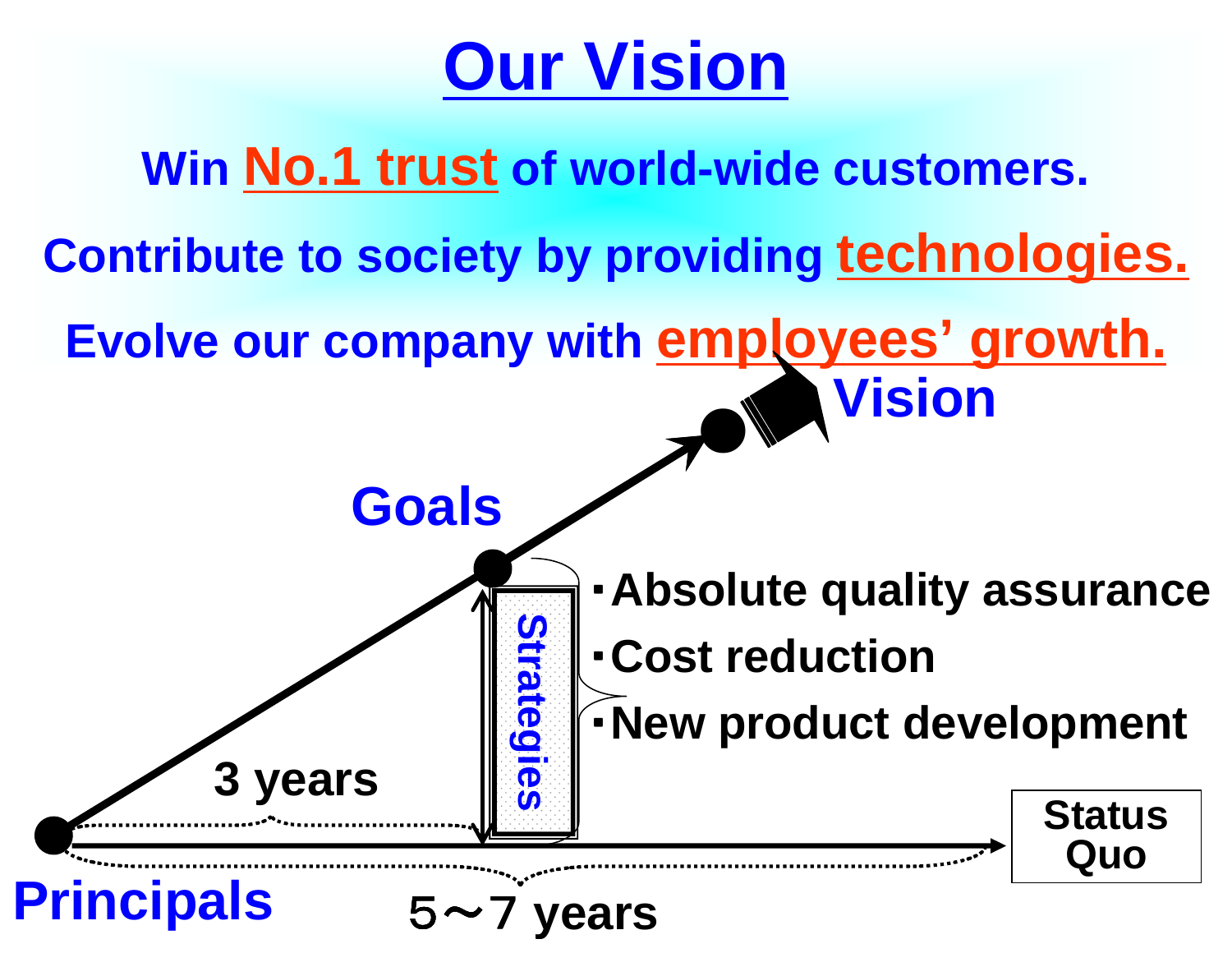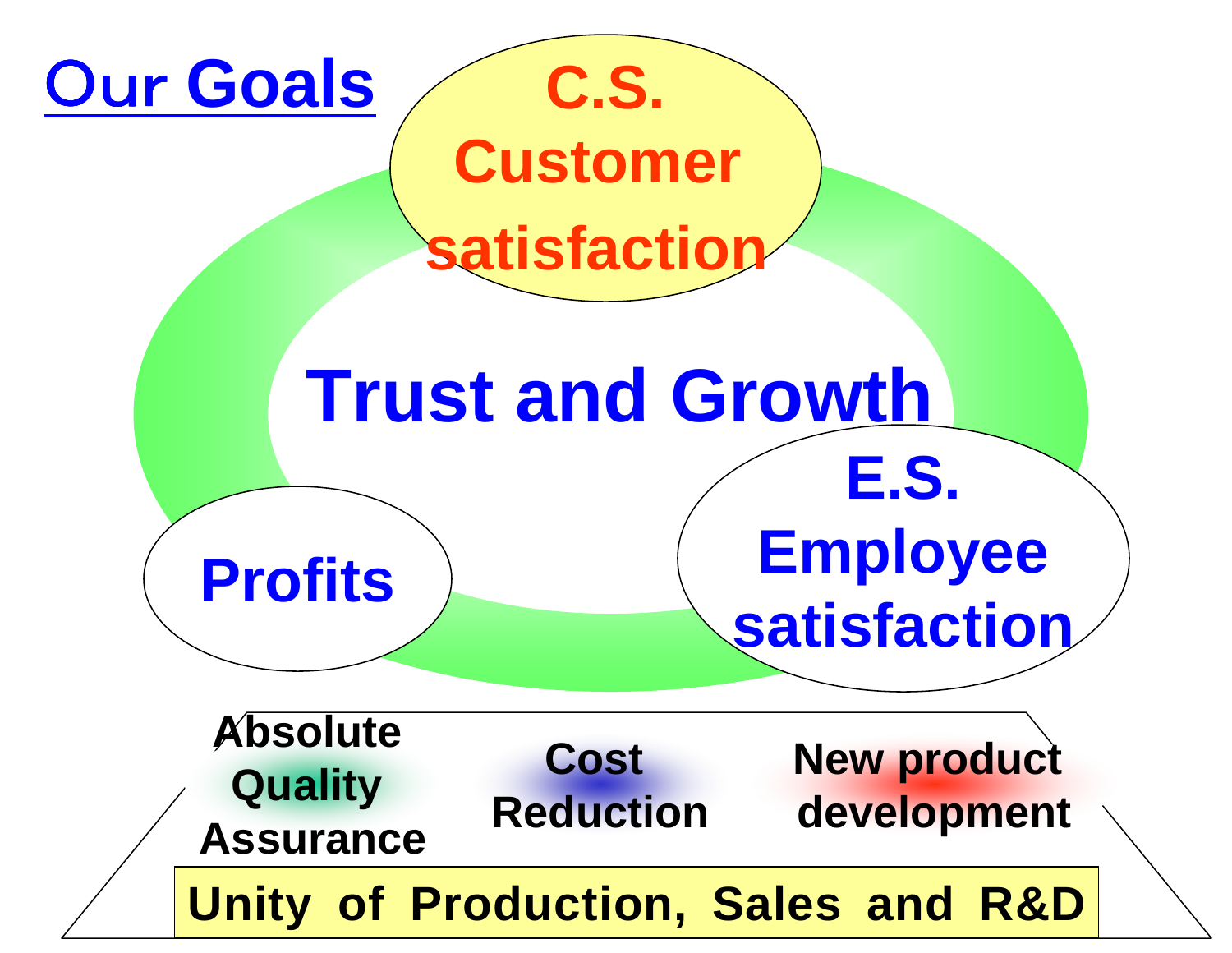# **3 Principals of NICCA**

#### ・We constantly supply high quality products which excite us and customers.

#### ・We constantly evolve and grow.

・We create an environment in which every one of us can work creatively.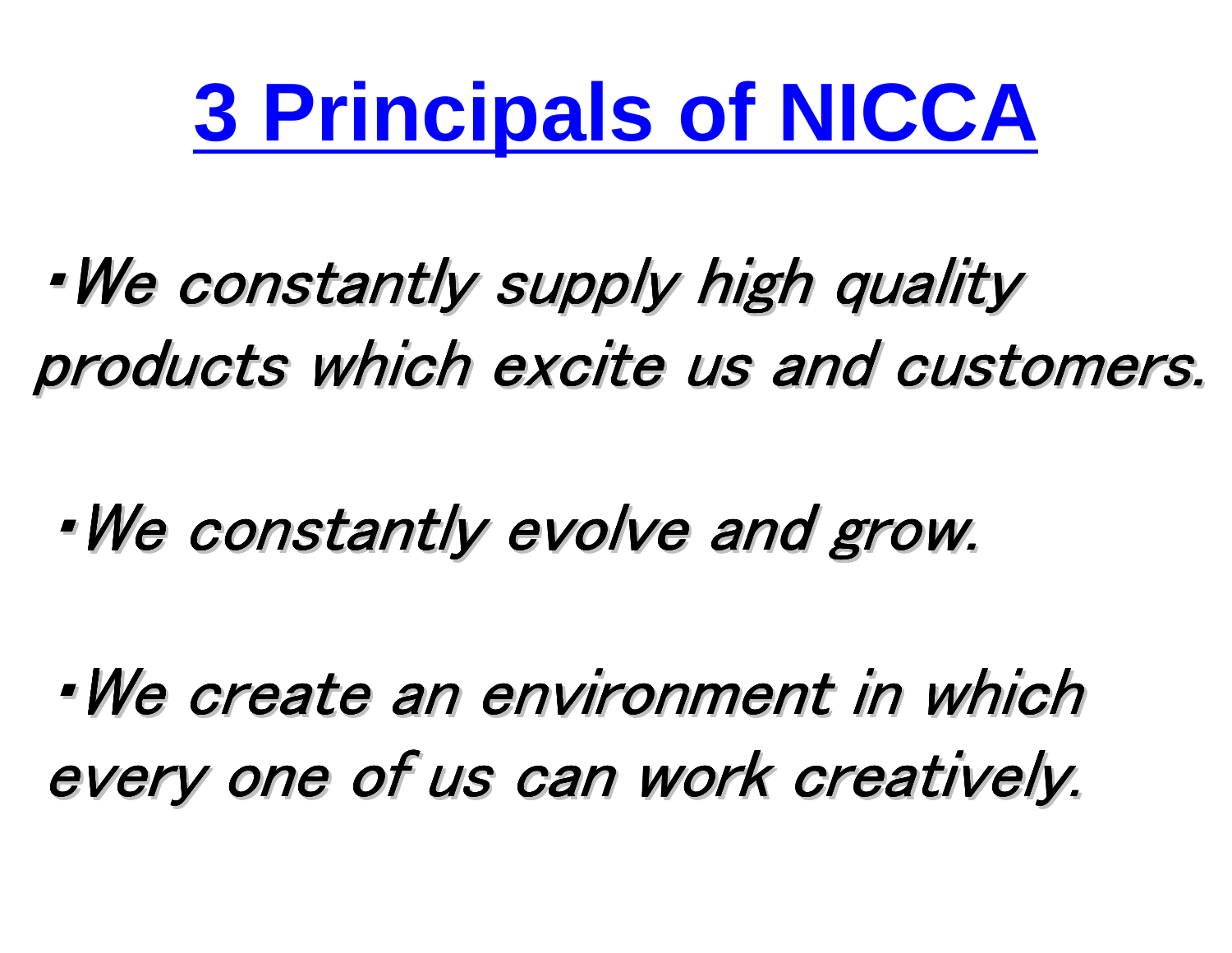### **Think globally. Act locally.**



- ・**Sharing 3 principals with local staff**
- ・**Joint ventures with local companies**
- ・**Blend in with local culture**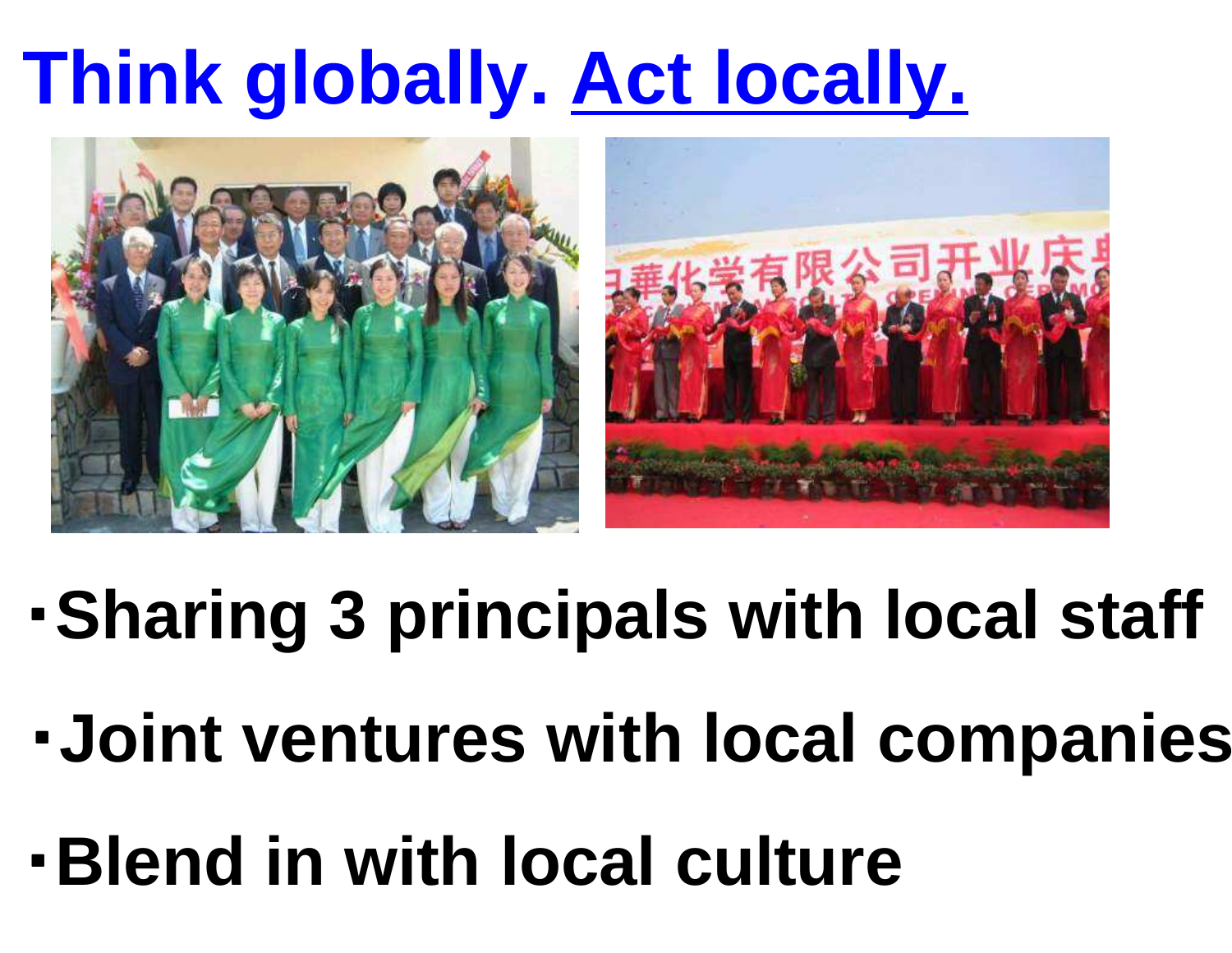### **Realize C.S. with speed & accuracy**

- ・**R&D functions of each subsidiary**
- ・**Full-scale local production**
- ・**Absolute quality control system**
- ・**International conferences**

**(Sales,Production, R&D, Management)**

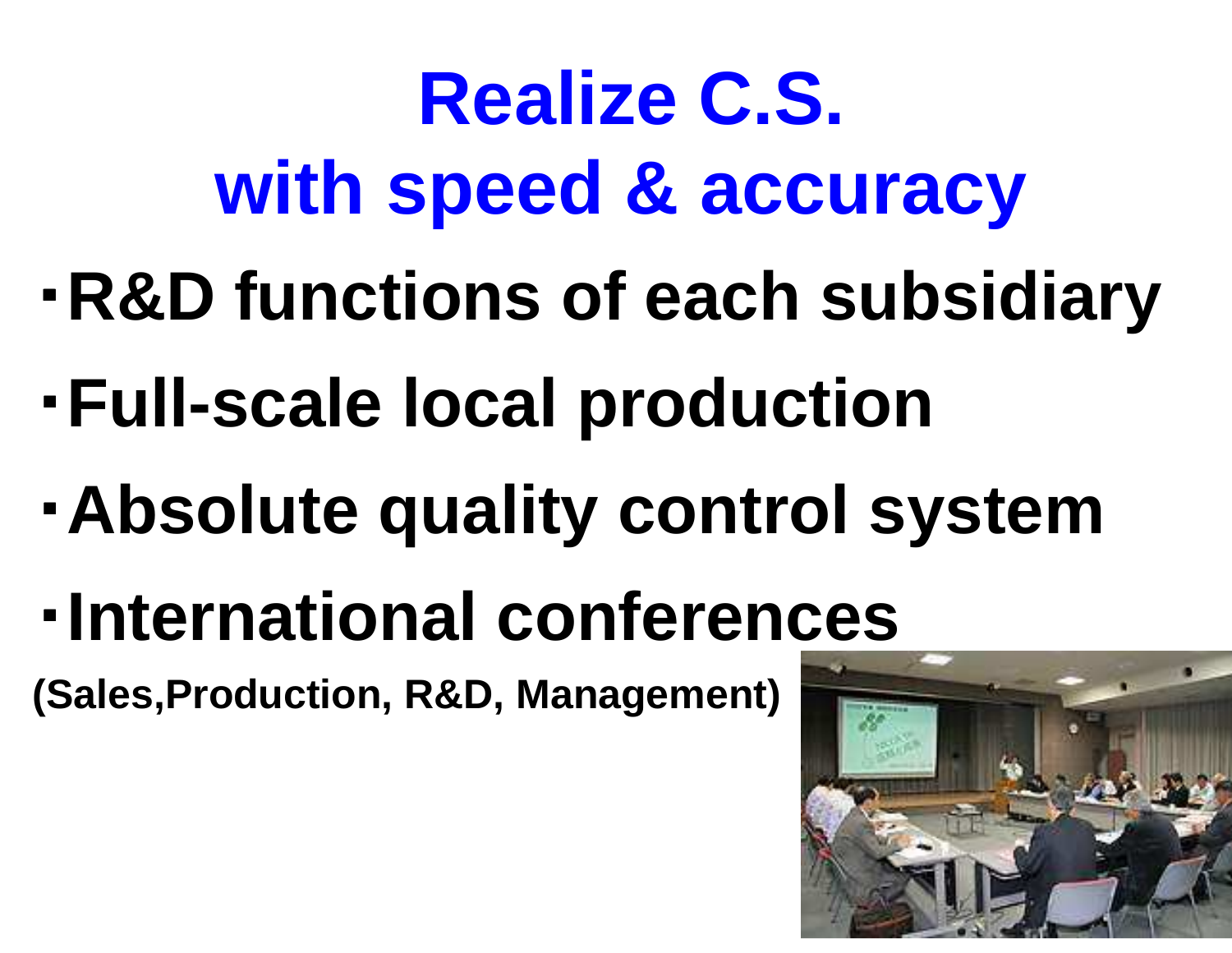# **Sense of a big family -No people, no company-We are in the same boat**

- ・**Unite hearts respecting one's originality**
- ・**Awards in company-wide gatherings.**



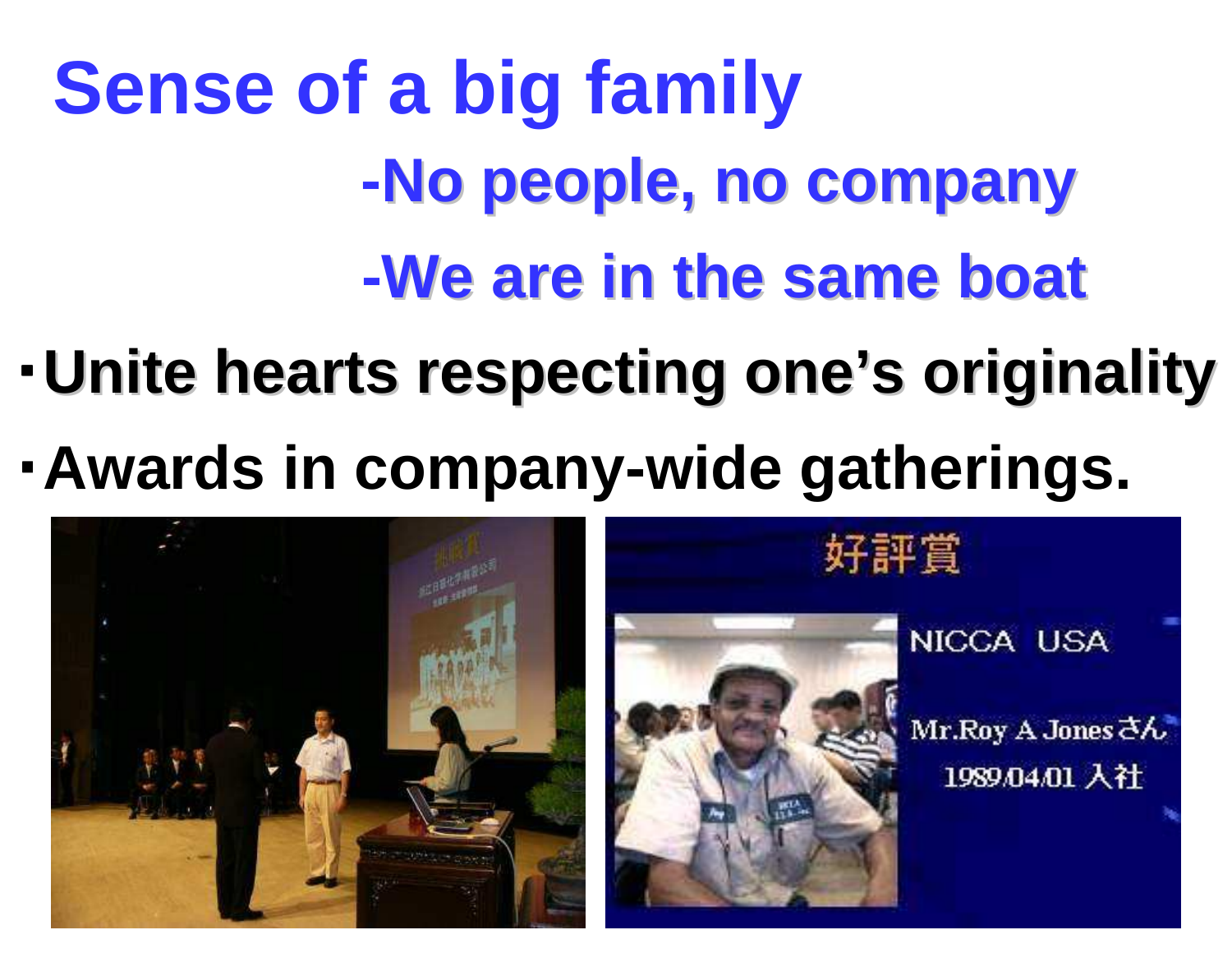# **NICCA International Quality Control Meeting**





**Stimulation**

# **Learning**

**Teamwork**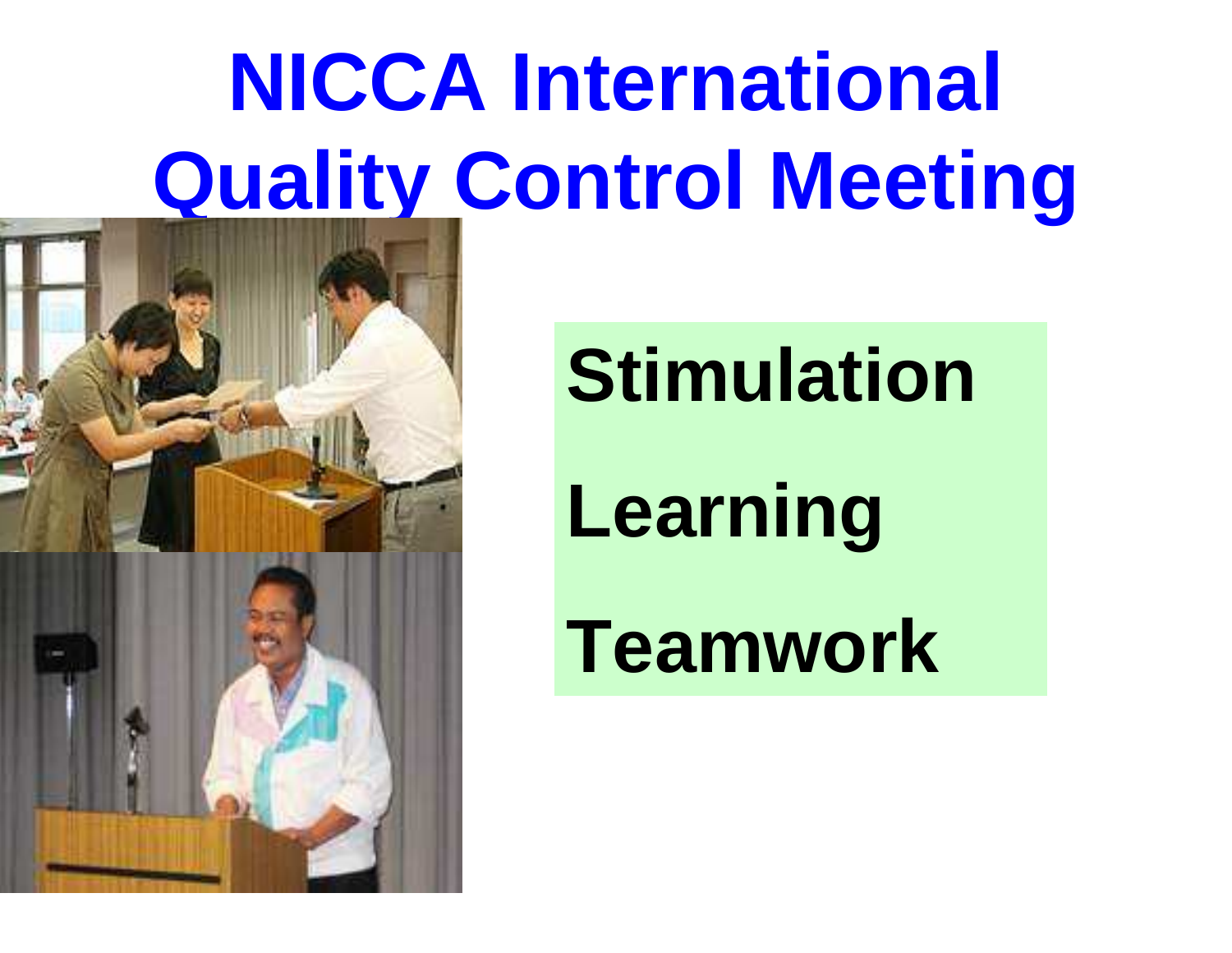# **Focus on Greater China**

**Unit**:**thousand ton**

**Huge market of textile chemicals**



**1999 2000 2001 2002 2003 2004 2005**年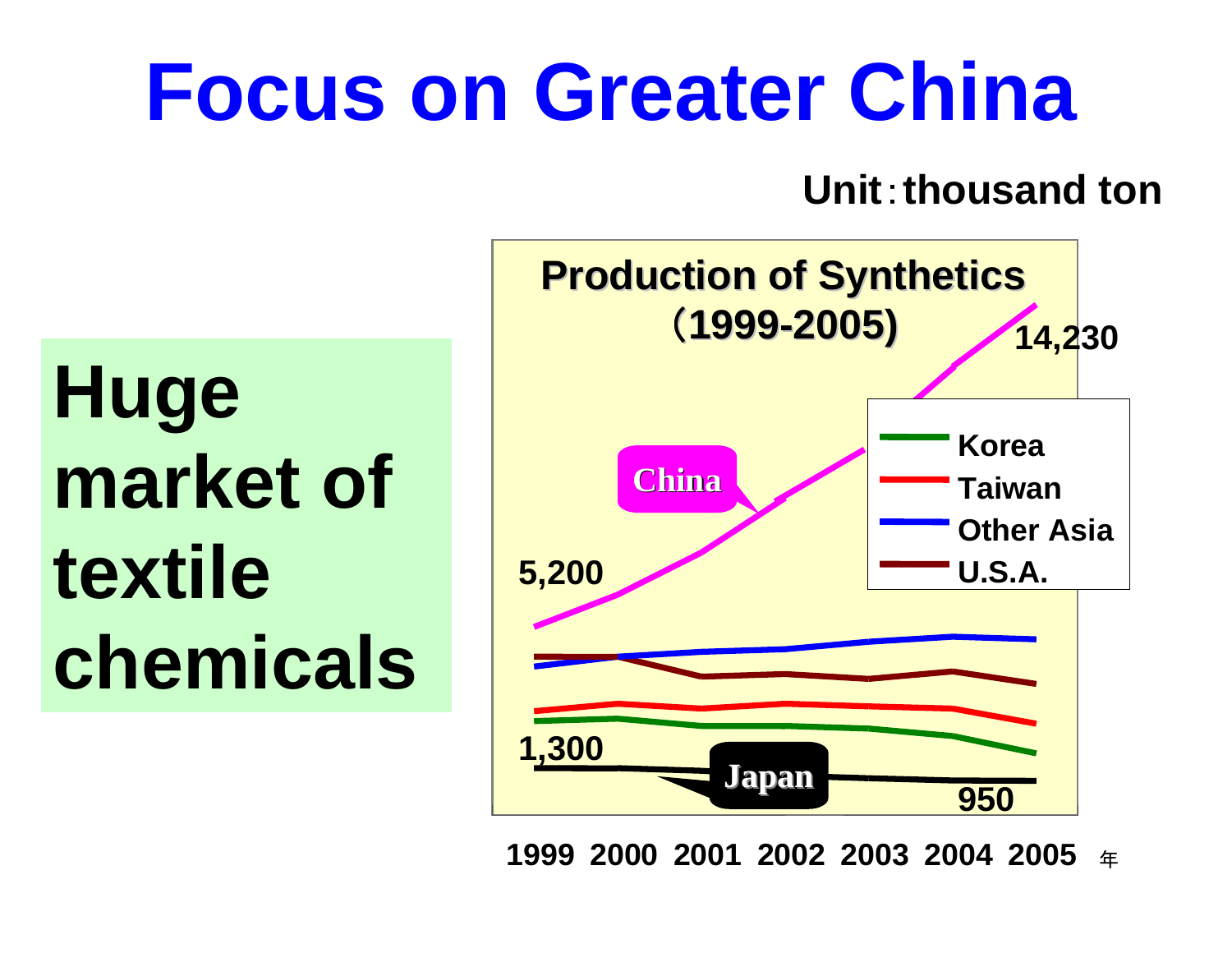# **Our cooperation in Greater China**

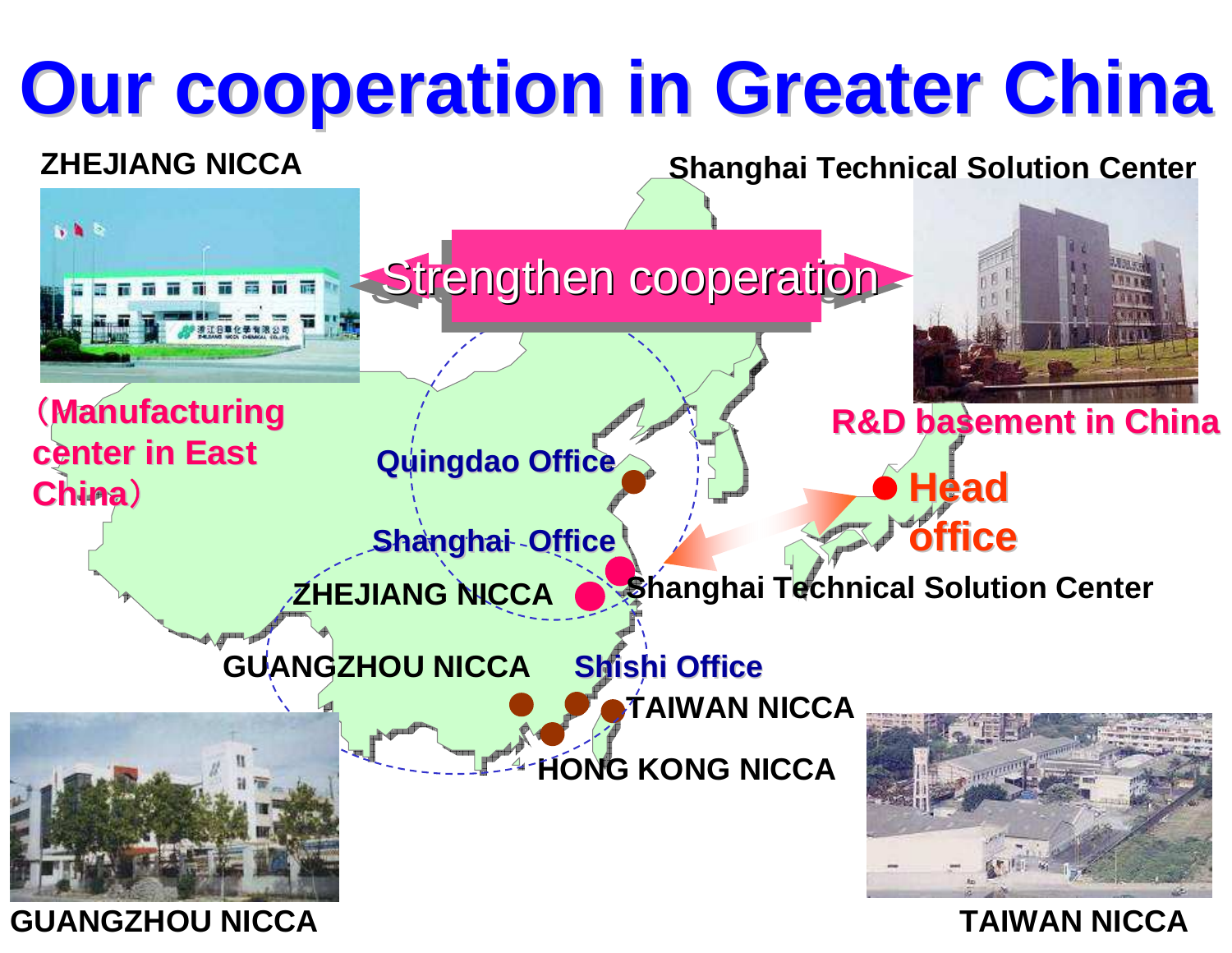#### **Expansion of Zhejiang Factory**

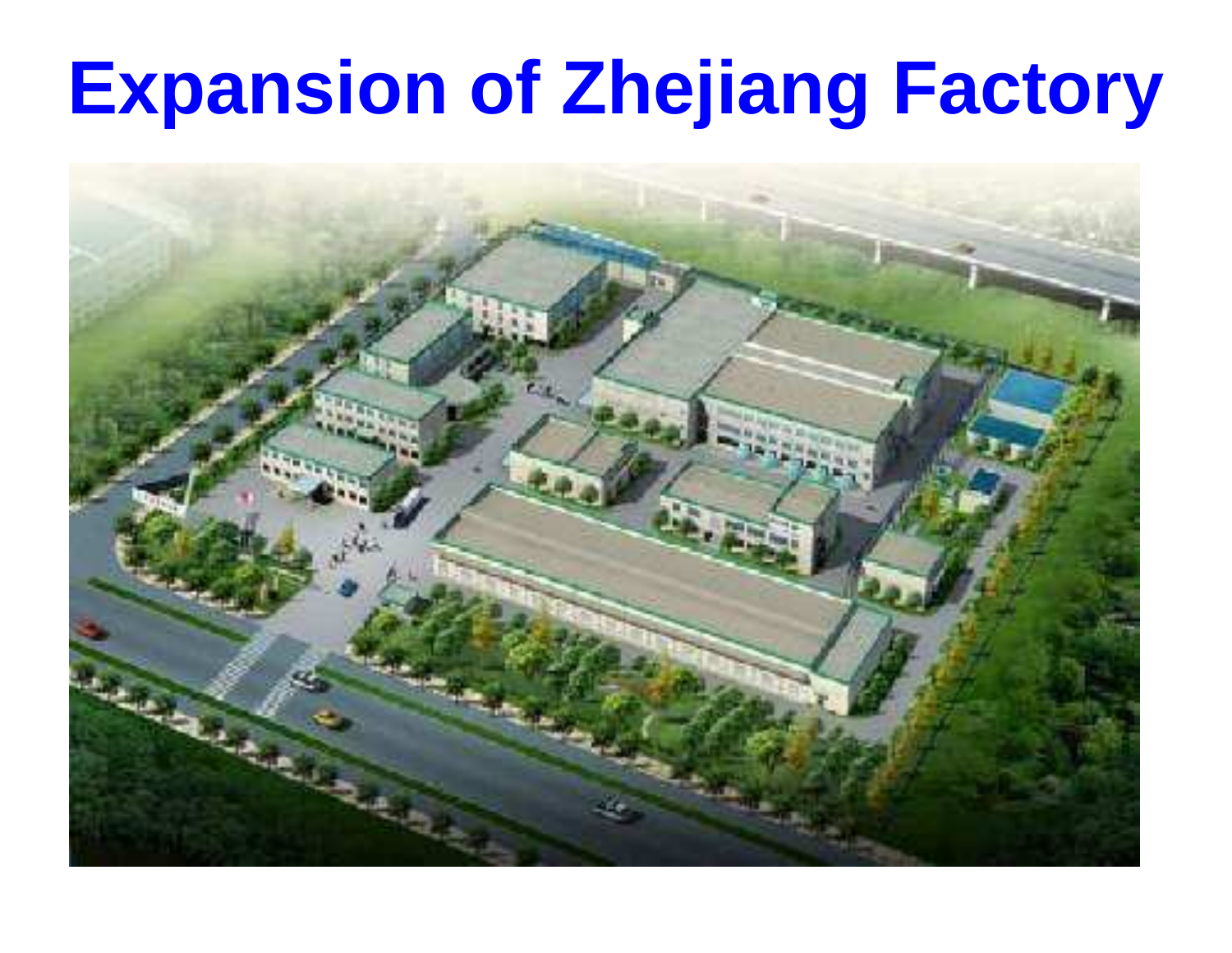